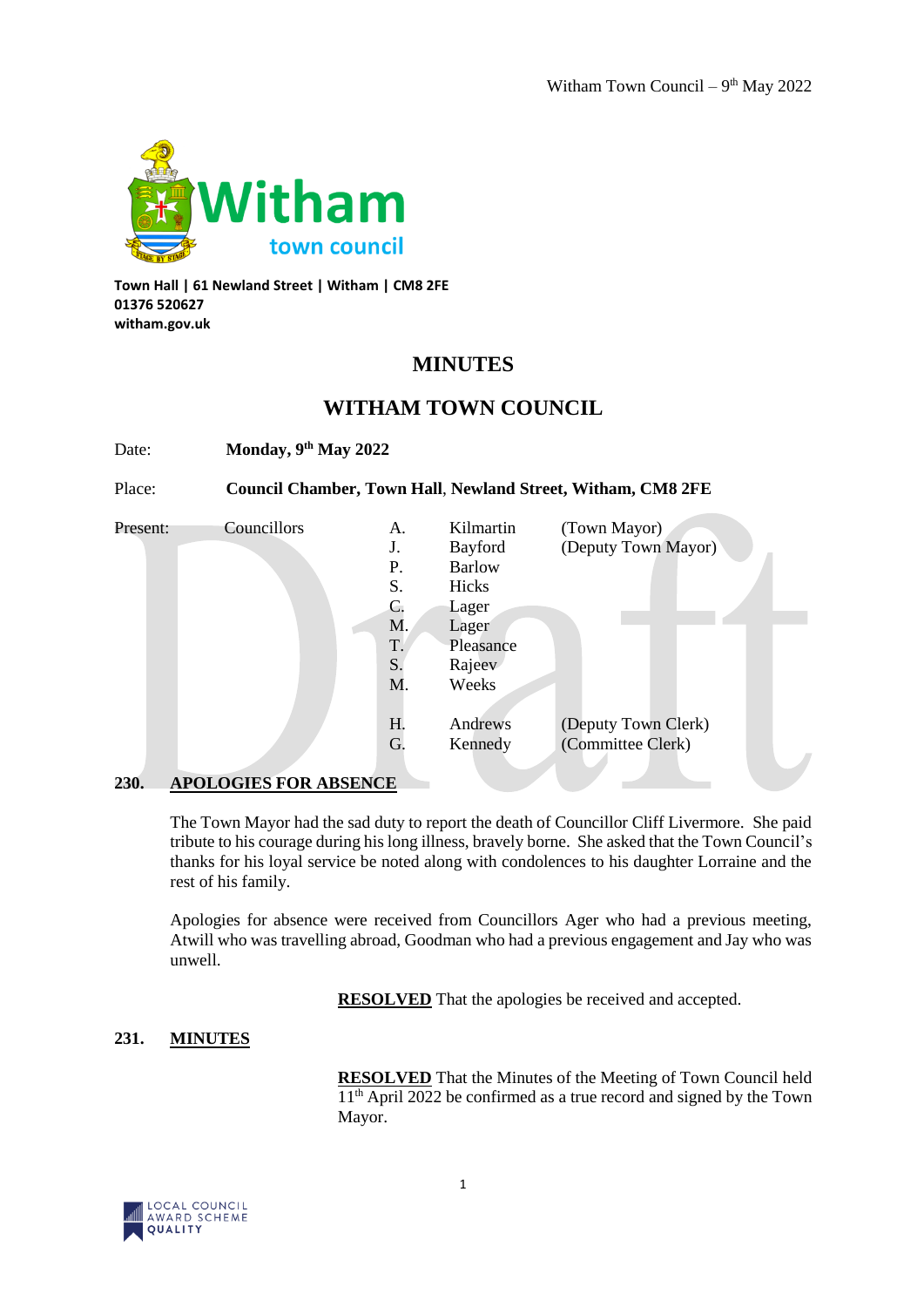## **232. INTERESTS**

No interests were declared.

## **233. QUESTIONS AND STATEMENTS FROM THE PUBLIC**

No member of the press or public were present.

#### **234. ESSEX COUNTY AND BRAINTREE DISTRICT COUNCIL UPDATE**

Essex County Councillors Derrick Louis and Ross Playle had sent their apologies.

Councillor Hicks, as a District Councillor, reported that Councillor Andrew Hensman had been elected to serve as the new Chairman of Braintree District Council.

#### **235. TOWN MAYOR'S ENGAGEMENTS**

Details of the Town Mayor's engagements attended for period  $12<sup>th</sup>$  April to  $9<sup>th</sup>$  May 2022 were received.

The Town Mayor said that £200 had been received from Churches Together for her Charity.

**RESOLVED** That the details be received and noted.

## **236. TOWN CLERK'S REPORT**

The Town Clerk's report on matters arising was received.

The Deputy Town Clerk said that Braintree District Council had applied for a Safer Streets Central Government Grant for extra CCTV locations in Witham. Members agreed to work in partnership with Braintree District Council and the Police, Fire and Crime Commissioner for Essex.

Councillor M. Lager explained that there had been a recent meeting with the District Council for improving joint working and devolution items were discussed.

**RESOLVED** That the report be received and noted.

#### **237. INVITATION TO AβLAR**

An invitation was received from Aβlar for the Town Mayor to attend a celebration to mark the ceremonial presentation of the European badge to the city of Aβlar and partnership anniversaries with Jűterbog and St Ambroix-Fossato di Vico.

Members were appreciative of the kind invitation but as it was the Queen's Jubilee that weekend the invitation would need to be declined.

> **RESOLVED** That the invitation to attend the celebrations in ABlar be declined as it was the Queen's Jubilee weekend.